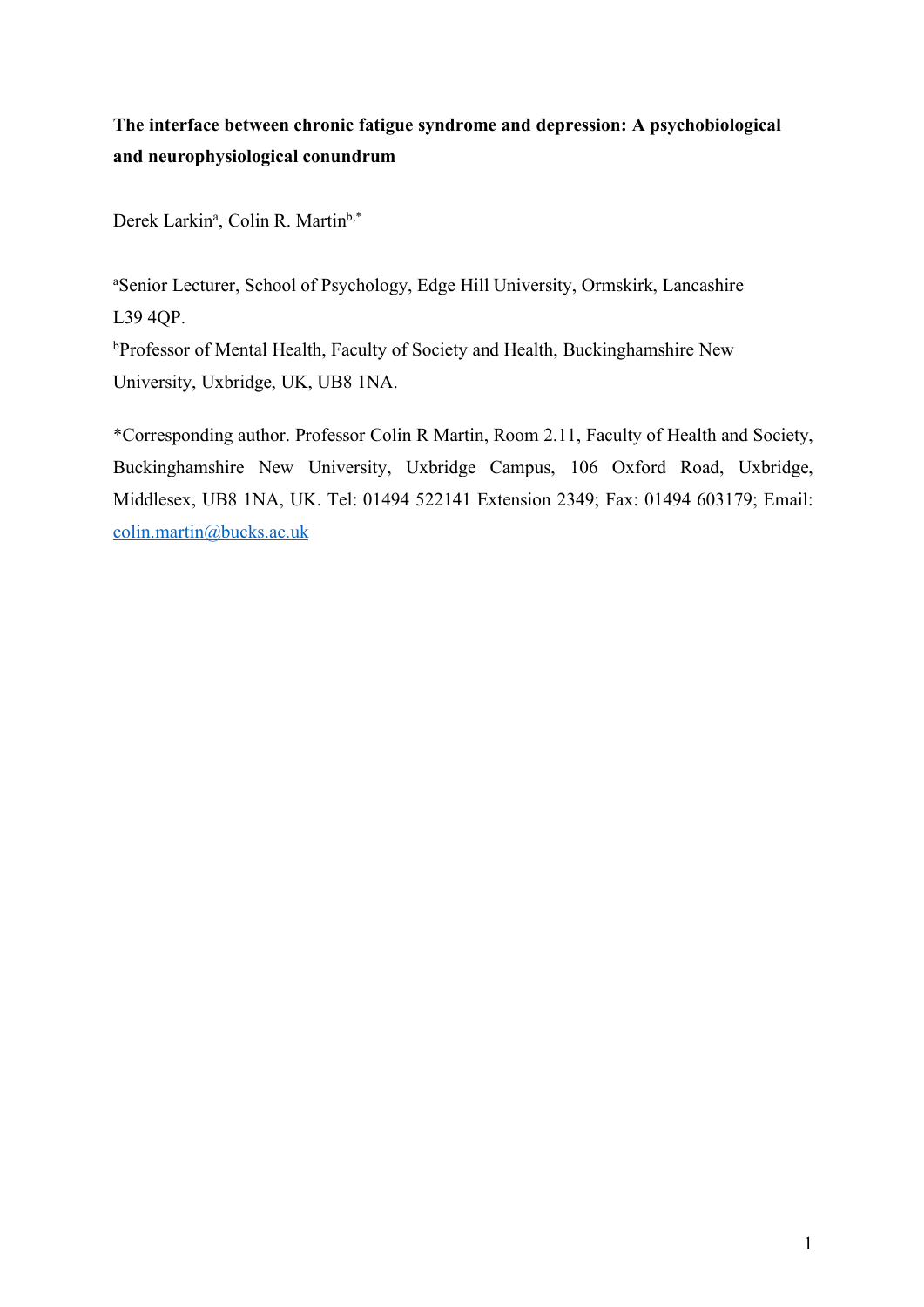## **The interface between Chronic Fatigue Syndrome and depression: A psychobiological and neurophysiological conundrum**

## **Abstract**

The chronic fatigue syndrome (CFS) remains a contentious and controversial presentation despite decades of systematic research from a variety of medical specialties and associated disciplines. Variously championed as a condition of immunological, neurological, neurophysiological, psychiatric or psychological origin, consensus on a cogent and evidenced-based pathway has yet to be achieved. Irrespective of the ambiguity regarding aetiology, what is incontrovertible is the experience of significant depression which often accompanies this most distressing clinical presentation. The current paper examines the potential underlying mechanisms which may determine and explain this relationship between CFS and depression. In doing so, it offers some insights, which may be of value in the development of evidence-based and scientifically-anchored interventions in individuals experiencing this diagnosis, to improve outcomes in relation to depression specifically and quality of life more generally.

**Keywords:** CFS; depression; fatigue; myalgia; neurophysiological substrates; syndrome **Running title:** CFS and depression: mechanisms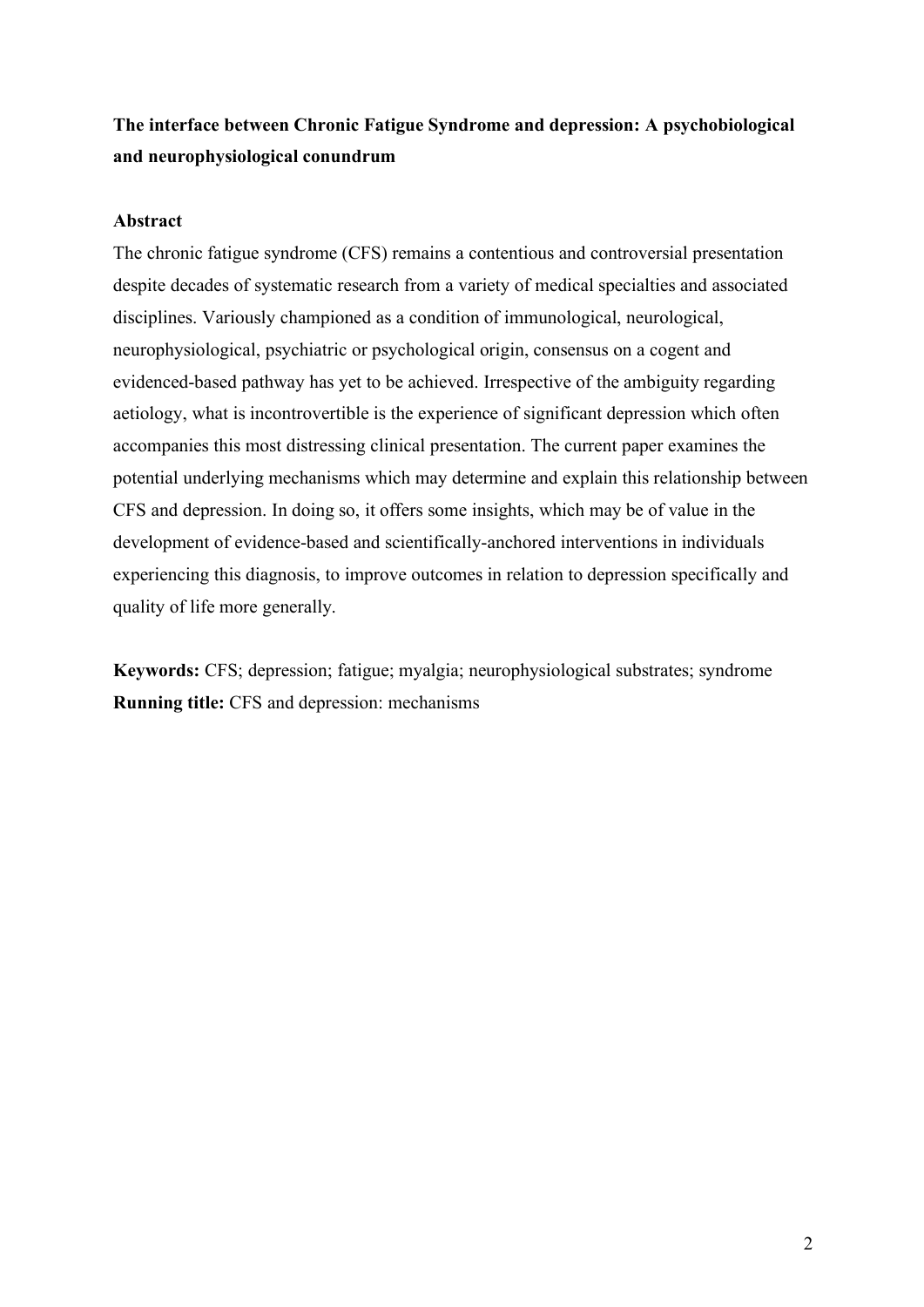## **L'interface entre le syndrome de fatigue chronique et la dépression: un enchevêtrement psychobiologique et neurophysiologique**

#### **Résumé**

Le syndrome de fatigue chronique (SFC) reste discutable et controversé malgré des décennies de recherches systématiques de la part d'un grand nombre de spécialités médicales et de disciplines connexes. Diversement défendue comme une condition d'origine immunologique, neurologique, neurophysiologique, psychiatrique ou psychologique, un consensus basé sur une voie convaincante et fondée sur des preuves n'a pas encore été atteint. Indépendamment de cette ambiguïté concernant l'étiologie, ce qui est incontestable, c'est que l'expérience d'une intense dépression accompagne souvent cette présentation clinique des plus affligeantes. Le présent document examine les mécanismes sous-jacents potentiels qui peuvent déterminer et expliquer cette relation entre le SFC et la dépression. Ce faisant, il présente quelques idées qui peuvent être utiles à trouver des solutions basées sur des preuves et des données scientifiquement probantes chez les personnes atteintes de ce syndrome, afin d'améliorer les résultats en relation avec la dépression spécifiquement, et la qualité de vie de façon plus générale.

**Mots-clés:** dépression; fatigue; myalgie; SFC; substrats neurophysiologiques; syndrome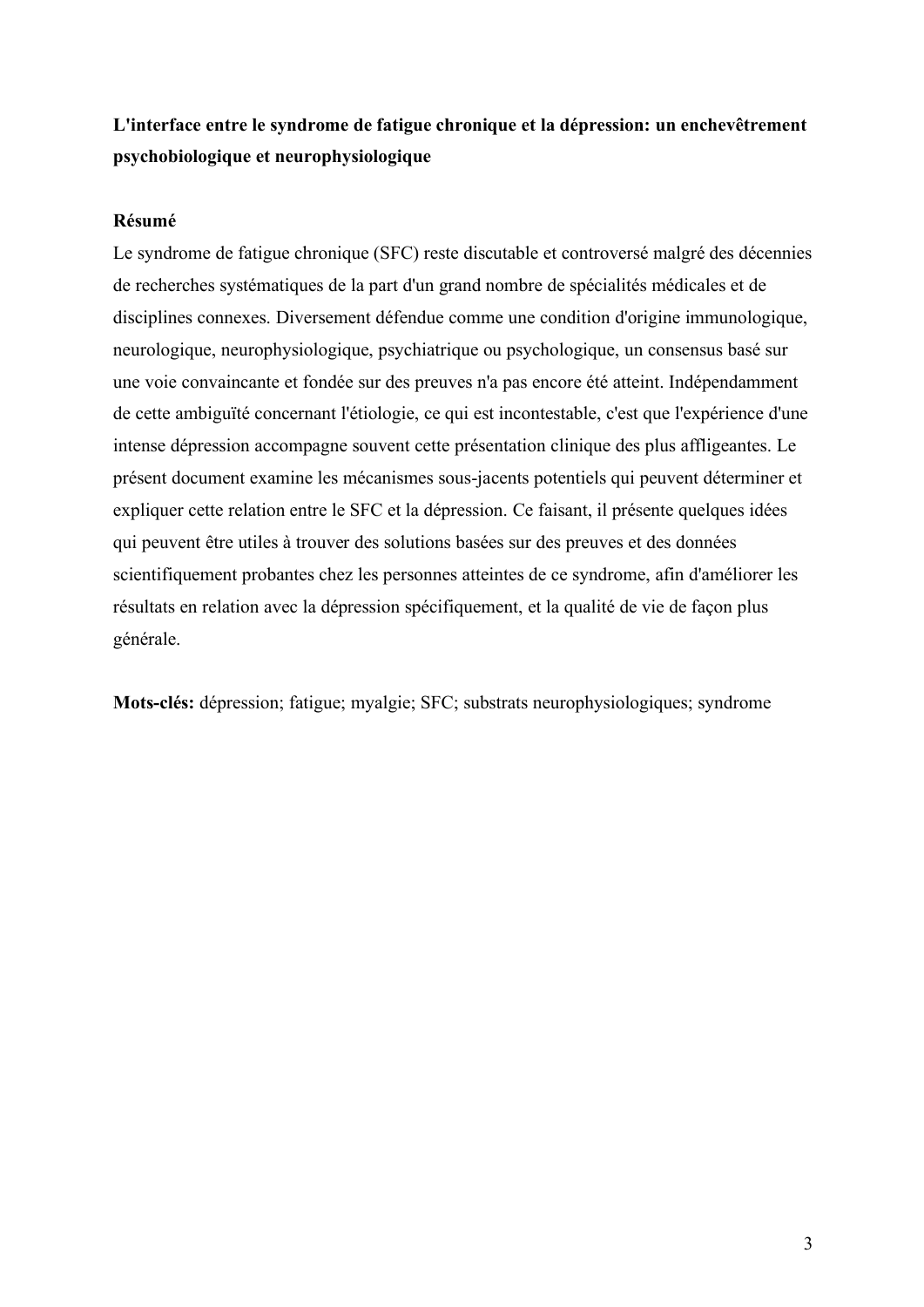### **Introduction**

Fatigue is both a ubiquitous symptom and at the same time extremely difficult to define. In many cases the definition of fatigue attempts to identify the underlying cause, for example muscle dysfunction [11]. Whereas other definitions take a more behavioral perspective, treating fatigue in terms of a global loss of function. From a purely physiological perspective, fatigue is the loss of maximal force-generating capacity that develops during muscular activity [41]. The perception of fatigue is subjective and can be described by nonclinical populations as 'exhaustion' in relation to the overarching symptoms of depression [61], whereas others may describe fatigue as 'feeling more tired than usual' or 'generally run down'[27]. Individuals have attributed their feelings of fatigue to the combined features of physical, psychological and social stress [19]. Fatigue may be better understood as a spectrum disorder rather than as a discrete phenomenon, given the clearly subjective nature of perceptions of fatigue [11]. Despite the subjective nature of fatigue, several attempts have been made to produce scales that measure both perception and severity, with mixed success [1, 47]. Many scales have been developed for patients with clearly defined medical conditions, for example multiple sclerosis [23] and cancer [59, 66]. Beurskens et al. [8] developed a 20-item individual strength questionnaire measuring fatigue in a normal working population, but seemed to identify particular individuals with clinical features which included fatigue as part of their symptomatology; the underlying condition was unidentifiable within the study, and beyond the scope of the questionnaire.

### **Chronic Fatigue Syndrome**

Chronic fatigue syndrome (CFS) is a condition generally accepted by most clinicians to incorporate the range of symptoms that is also referred to as myalgic encephalomyelitis (ME) or chronic fatigue and immune dysfunction syndrome [51]. In recent years CFS has received much attention in the media and from the medical profession. However, the exploration of CFS has hit many obstacles which include etiology, linguistics and methodological difficulties [11]. For many years, there has been a plea for more precise operational definition and better methodological studies, which include epidemiology and symptomology of fatigue [11].

CFS is a profoundly severe and enduring fatigue that lasts at least 6 months, in which there is no improvement in symptoms following rest, and which may also be exacerbated by physical and mental exertion [12, 24, 45]. Although fatigue is the cardinal symptom of CFS,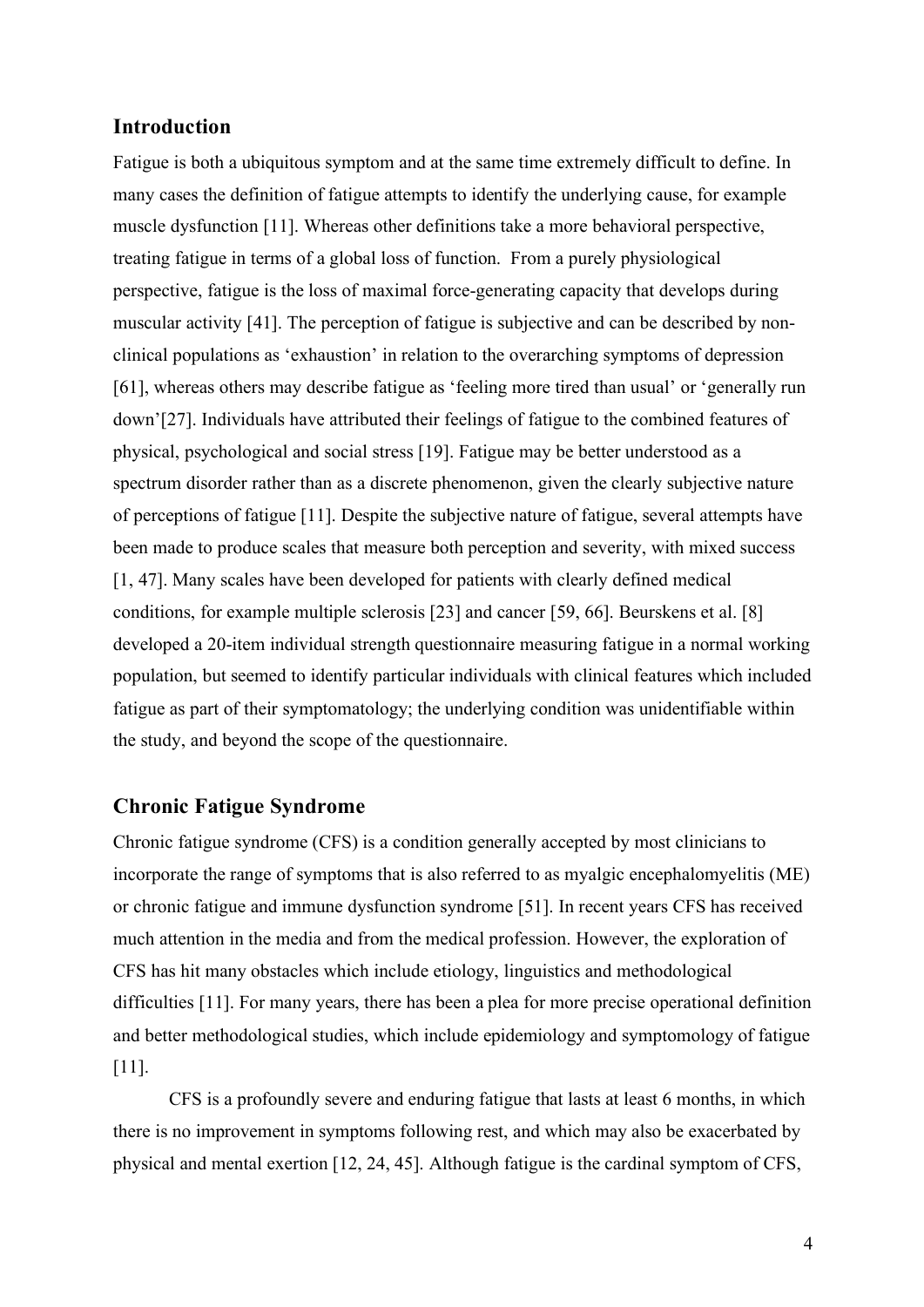it is characterized by several co-morbidities which may include cognitive dysfunction, trouble falling asleep and maintaining sleep, myalgia, headaches, digestive tract dysfunction, sore throat, and painful lymph nodes [12, 36]. Like general fatigue, CFS lacks a known cause and a specific diagnostic test. As such, CFS is generally referred to as a heterogeneous disorder, which may be caused by a multitude of factors. Fatigue severity is associated with a poor prognosis for CFS, because of its correlation with acute somatic symptoms and functional limitations [34].

As a direct consequence of CFS, individuals will often report substantial loss in physical and social function, as well as economic disability [12]. Those with CFS may report financial difficulties due to lost or reduced employment opportunities, and alongside an increased risk of unemployment is the associated risk of depression [54].

CFS has about 0.3% prevalence in the general population, which amounts to about 972,000 individuals in the USA, and roughly 195,000 individuals in the UK. However, the prevalence is thought to be much higher because of the multifaceted way in which the condition is diagnosed; as such the rate could be as high as 3.3% [57] and therefore the actual figure could be as high as 10,692,000 individuals in the USA, and 2,145,000 individuals in the UK. As a consequence of diagnostic challenges and because patients often present with a multitude of symptoms, treatment approaches have been broad and included immunologic, pharmacologic, behavioral treatment and complementary and alternative medicines [57]. To date no medication has been specifically developed for the treatment of CFS, and many generalized treatments are off label (without specific review or approval). These generally treat symptoms such as pain, autonomic dysfunction, sleep dysfunction and associated psychiatric conditions such as depression. CFS patients may even receive immune modulators, antiviral medication and antibiotics [22]. In reality the clinical management of patients varies widely and many patients receive a multifaceted approach to treatment [57].

One of the major impediments to fully understanding CFS is the absence of confirmatory physical signs or biological tests. This lack of diagnostic consensus has led to an enduring debate as to the true etiological nature of the condition [12]. The debate historically supports two principal pillars: psychiatry and psychology. Individuals with CFS may report mood disorders, affective and behavioral dysfunction (neuropsychiatric issues), and/or cognitive abnormalities (neuropsychological issues). Because there are considerable psychiatric and psychological commonalities within CFS patients, there is an assertion that CFS is a form of atypical depressive illness [12].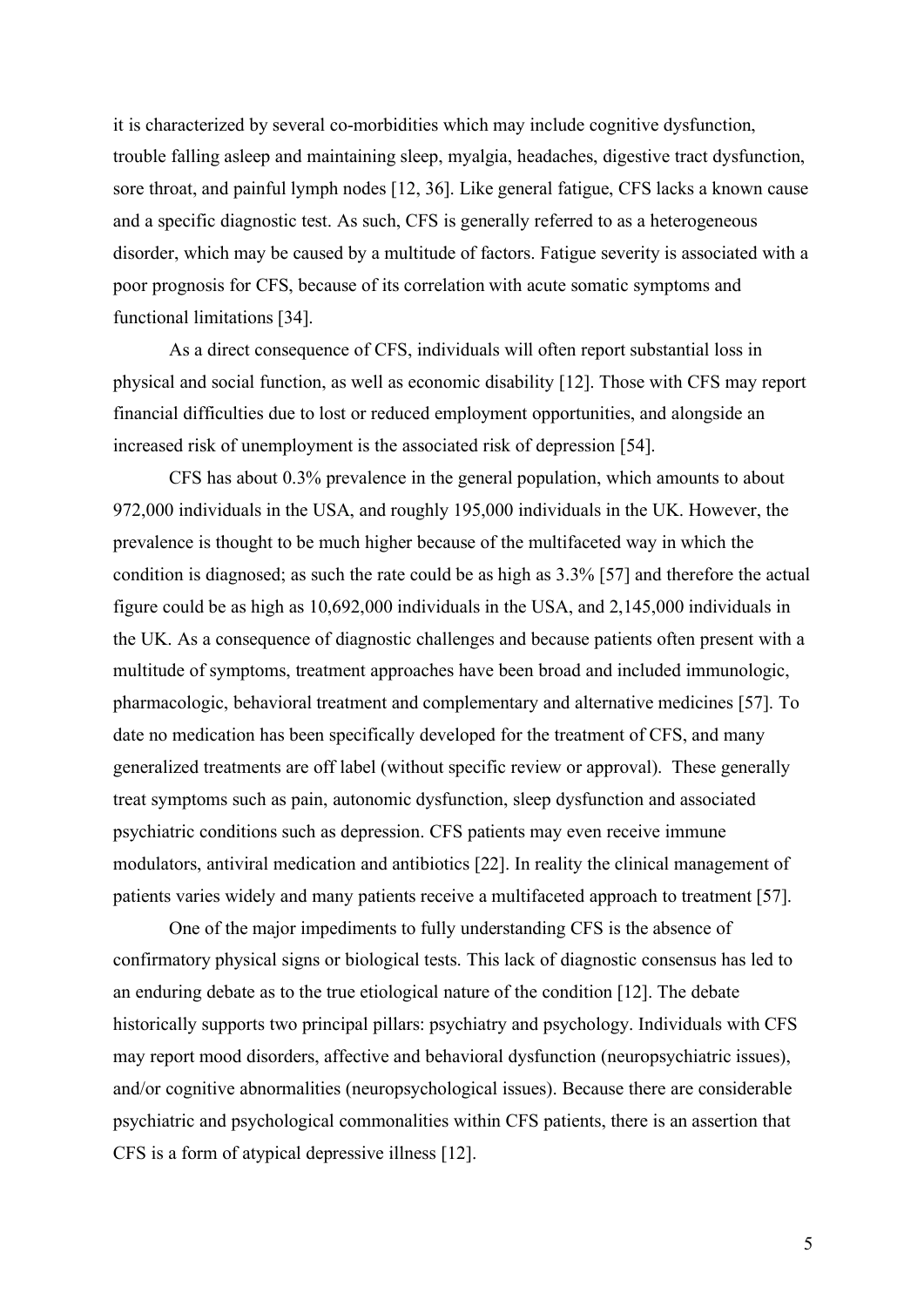### **Depression**

Depression is a multifactorial condition brought about by biological, psychological, and social factors [49]. According to the diathesis stress model, depression is a consequence of stressful life events imposed on a pre-existing vulnerable condition [62]. The handbook of mental disorders, the DSM-5 [5] defines depression under the section entitled Depressive Disorders. Depressive disorders include disruptive mood regulation disorder, major depressive disorder, persistent depressive disorder, premenstrual dysphoric disorder, substance/medication-induced depressive disorder, and unspecified depressive disorder. Major depressive disorder represents the classic condition; it is characterized by discrete episodes of at least 2 weeks' duration, in which significant changes in affect, cognition and neurovegetative function occur and time between remissions decreases noticeably [5]. The cardinal feature of all depressive disorders is the presence of sad, empty, or irritable mood, and significant loss of individuals' competency to function. Defining features of all depressive disorders are their duration, timing and etiology [5].

When individuals are diagnosed with a depressive mood disorder the course of treatment will invariably involve pharmacological treatment. Selective serotonin reuptake inhibitors (SSRI) tend to be the most widely prescribed type of antidepressants.

SSRIs tend to increase the extracellular level of the neurotransmitter serotonin by limiting its reabsorption into the presynaptic neuron. Serotonin-noradrenaline reuptake inhibitors (SNRI), they are thought to work in the much same way as SSRI, but with the action of also limiting the reuptake of noradrenaline. Tricyclic antidepressants (TCA) work primarily by increasing levels of norepinephrine and serotonin. The clear majority of patients treated with antidepressants will see an improvement; however antidepressants tend to come with some serious side-effects. SSRIs and SNRIs, are thought to cause feelings of agitation and anxiety, can make the individual feel sick with lethargy and digestive problems (stomach aches often accompanied by diarrhea or constipation), and contribute to weight gain.

#### **Neuropsychiatric Features of Chronic Fatigue Syndrome with Depression**

CFS is associated with numerous neuropsychiatric co-morbidities, which are primarily related to mood, affect and behavior [12]. It has been estimated that at least 60% and possibly 70% of those with CFS will also have significant psychiatric conditions, specifically depressive disorders [33]. Fuller-Thomson and Nimigon [25] conducted a large-scale study exploring the prevalence of depression among a population of individuals with CFS, and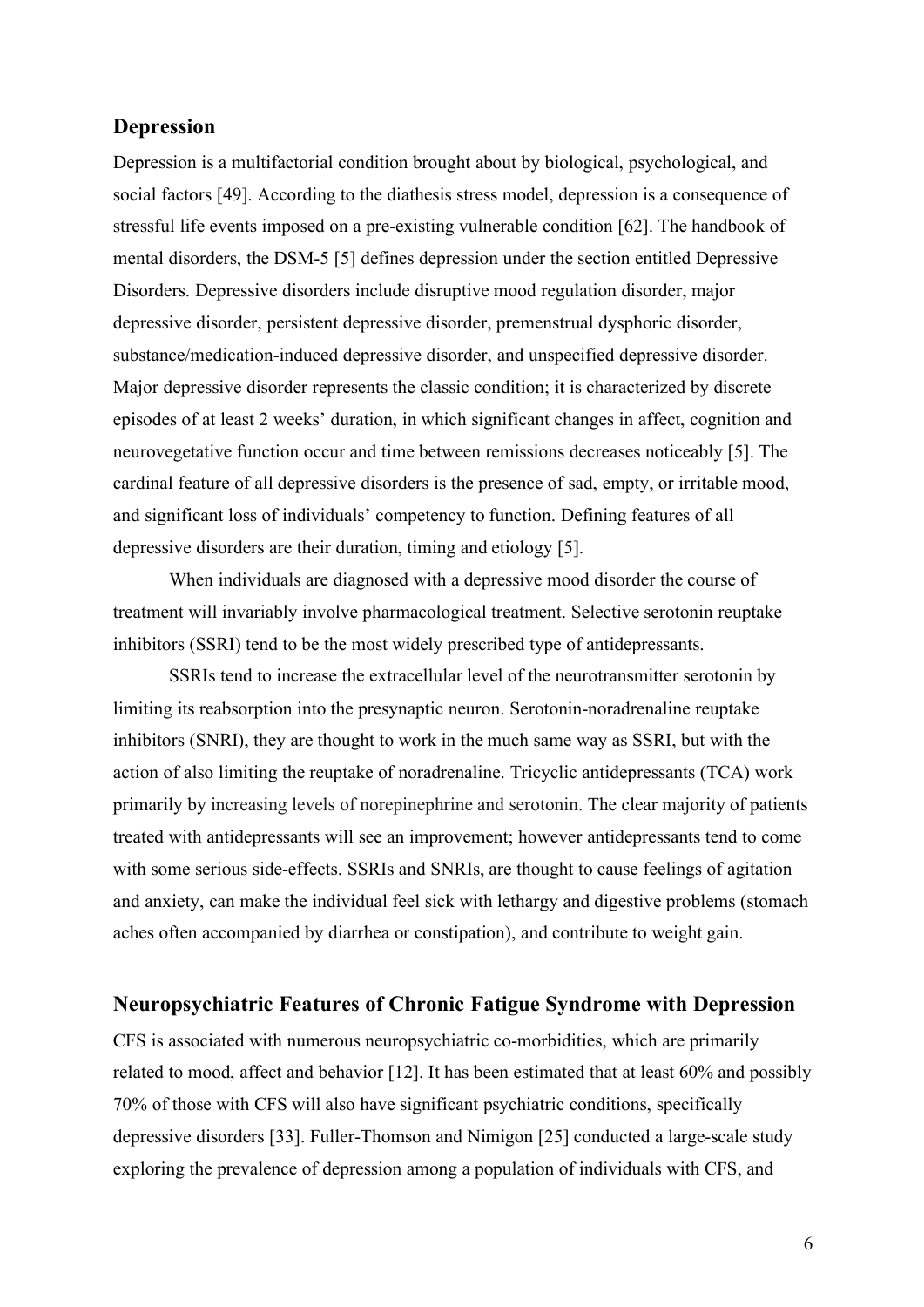found that more than a third (36%) of individuals reported significant depressive symptoms, low levels of mastery, and low self-esteem. In another study, Buchwald et al. [9] found that 22% of their patients with CFS had a current diagnosis for major depressive disorder and 73% had a lifetime prevalence for major depressive disorders. Both studies [9, 25] also found additional neuropsychiatric symptomatology for anxiety disorders and somatization disorder at significant levels, in CFS patients.

### **Chronic Fatigue Syndrome and Depressive Illness**

Depression is a major cause of morbidity and mortality, which is correlated with impaired health-related quality of life and social functioning [17, 26, 58] with associated physical disabilities [21, 39]. Many psychiatric conditions, particularly depressive illnesses, are often related to an increased prevalence of chronic diseases, in which the depressive state can precipitate or exacerbate these co-morbidities [60]. Even though depressive illness can be successfully treated with antidepressants and psychotherapy, most individuals do not seek appropriate medical help, or if they do seek help they often receive inappropriate care, particularly if they are male, black, less well educated, younger than 30 or older than 55 [67].

CFS and depressive illness share specific symptoms [63] such as fatigue, sleep disturbances, poor concentration and memory difficulties. [40]. For a high number of patients with depressive illness there is also a pain dimension [7] which appears to suggest a common neurobiology pathway between CFS and depression. For these reasons, it has been argued that both conditions may be part of a stress-related spectrum disorder [7].

However, the precise pathway that links CFS and depressive illness is still part of an intense and very controversial debate [12]. The debate has three points of focus. The first is that depressive illness is found in most patients with CFS; therefore, CFS has been described as atypical depression. The second area of focus explores whether depressive illness within CFS simply exists because of the physical toll that CFS has on the patient. The last focus is shared etiology, since both CFS and depressive illness share the same or similar factors which cause the underlying condition [6]. The debate exists because of both conditions share lack of physical signs, subjective nature of symptoms and lack of a universally accepted etiology. This has led some to argue a psychiatric etiology, but in doing so has further polarized the debate [55]. Symptoms of CFS principally rely on subjective reports from the patient, and it is the subjective nature of CFS symptoms that has primarily fueled the controversy: is the underlying etiology of CFS organic or psychogenic [37]? The reality is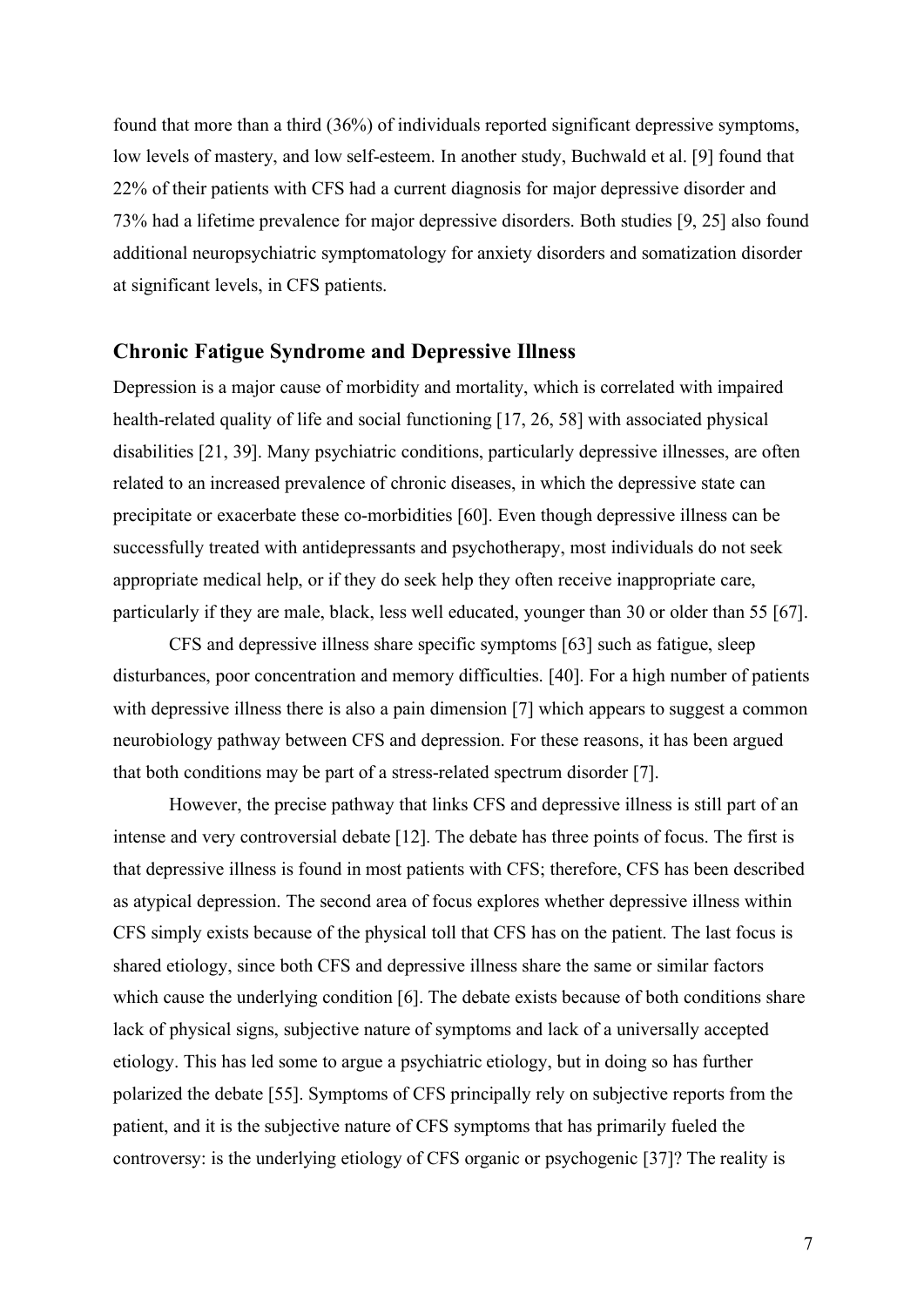that CFS is a chronic disabling condition, which in most cases includes depression among the long list of symptoms [12].

#### **Chronic Fatigue Syndrome and Major Depressive Disorder**

Major depressive disorder (MDD) is a neuropsychiatric disorder that is characterized by pathologically low mood, reduced hedonic responses, poor motivation, fatigue and impairment in concentration sleep and appetite [48]. MDD and CFS share significant symptomatology, invariably comorbid, and they also share risk and precipitating factors [3]. Even though MDD is significantly correlated with CFS, in about 50-70% of case there are no co-existing psychiatric symptoms of MDD [64, 65]. This is an important point: even though MDD can coexist with CFS, it is not always present and so cannot be used a diagnostic marker for CFS [20]. Additionally, patients with CFS may meet the diagnostic criteria for MDD or score in the depressed range on self-report inventories, but the type of depressive symptoms reported may be qualitatively different from those reported by individuals with clinical depression [37]. CFS may be difficult to differentiate from clinical depression, but studies have shown that symptoms are described differently between patients with CFS and those with MDD [12]. Patients with CFS primarily complain of physical somatic symptoms of fatigue, while patients with MDD generally identify with symptoms of disturbed mood and self-reproach [37]. Johnson et al. [37] found that patients with CFS reported a significantly higher percentage of somatic complaints than patients with MDD alone. It was felt that somatic symptoms (physical appearance, fatigue, inability to work, health concerns) were primarily related to physical signs of CFS. Patients with CFS will also complain of postexercise myalgia, and resting myalgia. Whereas patients with MDD will often report severely impaired self-esteem, in the CFS patients self-worth is well preserved [50]. Powell et al. [50] suggest that poor self-esteem in depressed patients is a reflection of the severity of the mood disorder. This is also reflected in the observation that depressive individuals were severely more depressed than CFS-depressive patients [50]. It has been shown that the pattern of symptom attribution is different between patients with CFS and MDD. Most CFS patients attribute their illness to physical causes, whereas those with affective disorder tend to attribute to their symptoms to psychological causes [65], which is not at all together surprising given the nature of both conditions.

It has been suggested that symptoms attributed to externalities are thought of as being less disabling than symptoms attributed to personal or internal causes [4]. Externalizing the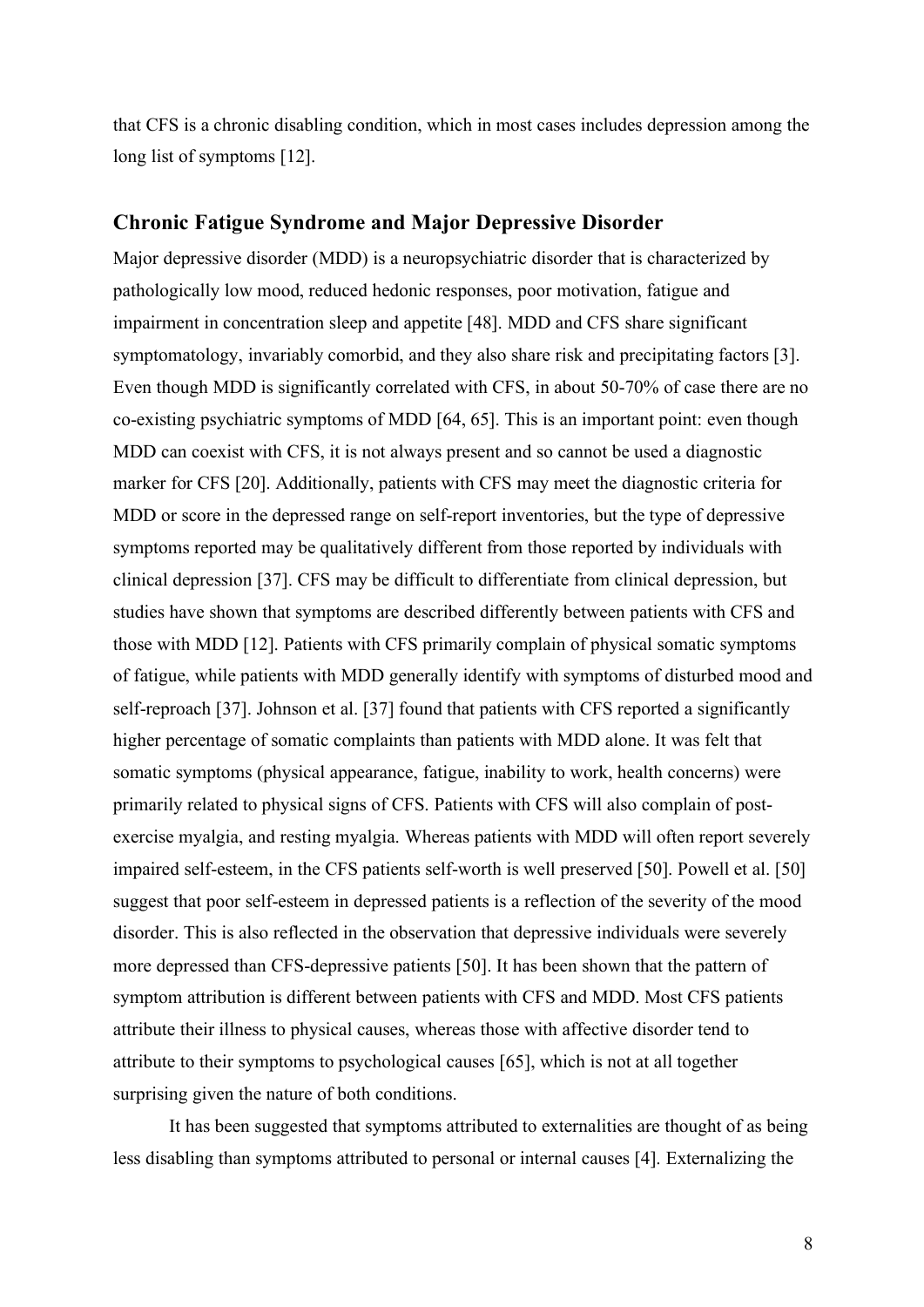attribution of specific symptoms may exert a protective influence against certain cognitive changes of depression, as opposed to an internal style of attribution causing the patient to experience greater psychological stress and low self-esteem [50, 53]. There is also a protective measure in guarding against being labeled with a psychiatric disorder. However, when CFS patients attribute their condition to external causes, this appears to lead to feelings of helplessness, increased fatigue, lack of self-efficacy and diminished responsibility for one's own health [50]. Patients with an external locus of control reported more depressed mood and higher levels of state anxiety, indecisiveness, fatigue, agoraphobia and somatic symptoms [32]. It has been almost 40 years since Abramson et al. [2] formulated their learned helplessness model of depression. This model postulated that individuals vulnerable to clinical depression should cultivate an internal, stable, and global style of attribution. Powell et al. [50] found that patients with CFS attributed their underlying condition to external states, which were reported to be potent, uncontrollable, aversive and frightening. According to Powell et al. [50], this predicts a high rate of depression.

Studies consistently show that CFS and depressive patients share specific symptom similarities, which may include fatigue, pain, sleep disturbances and poor concentration. However, studies also consistently show that although the two conditions may share commonalities, they are distinctly different conditions [6, 12, 35]. An example of this is that CFS and depressive patients differ in regard to their response to physical exertion. Silver et al. [56] conducted a study in which they were interested in beliefs in relation to avoidance of physical activity. Previously chronic pain studies had examined the fear or avoidance of physical activity and found that fear and avoidance were more disabling, to the individual, than the pain itself [18]. Silver et al. [56] also found that CFS and depressive patients report a response to physical exertion differently; CFS patients experienced an increase in fatigue symptoms post-exertion, while on the contrary depressive patients experienced a positive increase in their mood.

### **Chronic Fatigue Syndrome and Depression: their Shared Biology**

It is clear that there is a significantly shared co-morbidity with depression and CFS [43]. It is also clear that depressive symptoms frequently coexist during the course of CFS [37]. Likewise it is evident that fatigue and somatic symptoms, which may include pain, muscle tension, and flu-like malaise will often be reported in courses of depression [43]. However, despite the shared clinical features there are significant dissimilarities between the two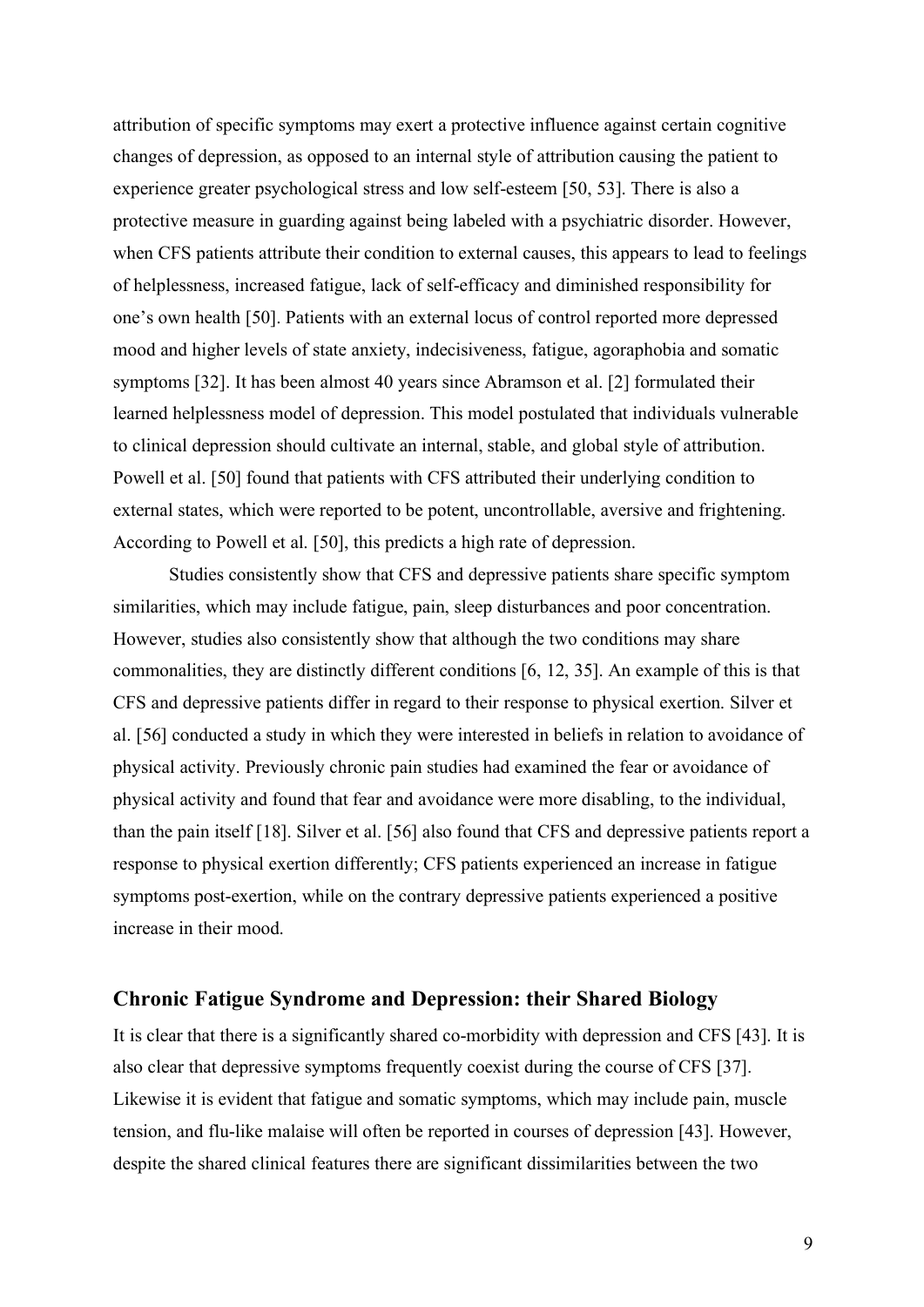conditions, so much so that they are considered separate illnesses. Maes [43] suggests that depression and CFS are not co-morbid disorders but should be regarded as co-associated disorders that are clinical manifestations of shared pathways. Numerous studies have shown that depression and CFS share aberrations in inflammatory, oxidative, and nitrosative stress (IO&NS) [12, 43]. The IO&NS pathway is a complex succession of biochemical reactions, which may result in damaging free radicals and nitric oxide effects at the cellular level [12, 40]. These pathways are stimulated by several trigger factors, which may include psychological stress, strenuous exercise and viral infection [42]. Maes, Mihaylova, and Leunis [44] found that IO&NS damaged DNA, proteins and fatty acids, and was also associated with complaints of fatigue, muscle pain, and flu-like malaise. Taken together it would seem that CFS and depression may share a common pathway in regards to IO&NS, which may account for the similar clinical features.

Evidence has also been presented which implicates another biological system in the onset and maintenance of both CFS and depression: that of the hypothalamic-pituitaryadrenal (HPA) axis. Much biological research has focused on the HPA axis, with evidence of reduced cortisol output in CFS patients, which is been detectable by sequential salivary samples [14]. Cortisol replacement has been found to ameliorate symptoms of fatigue and other signs of CFS [16, 46]. However, in most studies, patients with symptoms of CFS have been ill for many years; as such it is not clear whether HPA axis disturbances were present before the onset or occurred early on in the time course of CFS, nor is it clear to what extent observed HPA axis disturbances are secondary to inactivity, sleep disturbances or deconditioning or stress [15]. Roberts et al. [52] argue that it is possible that there is a vicious cycle present, one in which low levels of cortisol may exacerbate fatigue and other symptoms, which in turn leads to worsening of some of the factors that had initially contributed to lowered levels of cortisol. Whereas CFS is associated with low levels of cortisol, the opposite is true of depression. MMD is classically associated with increased HPA axis activity and increased levels of cortisol [30]. Studies have reported an association between cortisol secretion and cognitive function in medication-free depressed patients. Depressed patients with increased cortisol levels are impaired in verbal memory, visual spatial memory, working memory, and selective attention. Deficits were also reported in relation to hippocampus-associated neuropsychological domains such as verbal memory, visual spatial memory and executive functioning [29].

What is clear from the studies considered above is that CFS and depression share common symptoms, outlined by commonalities in shared aberrations in inflammatory,

10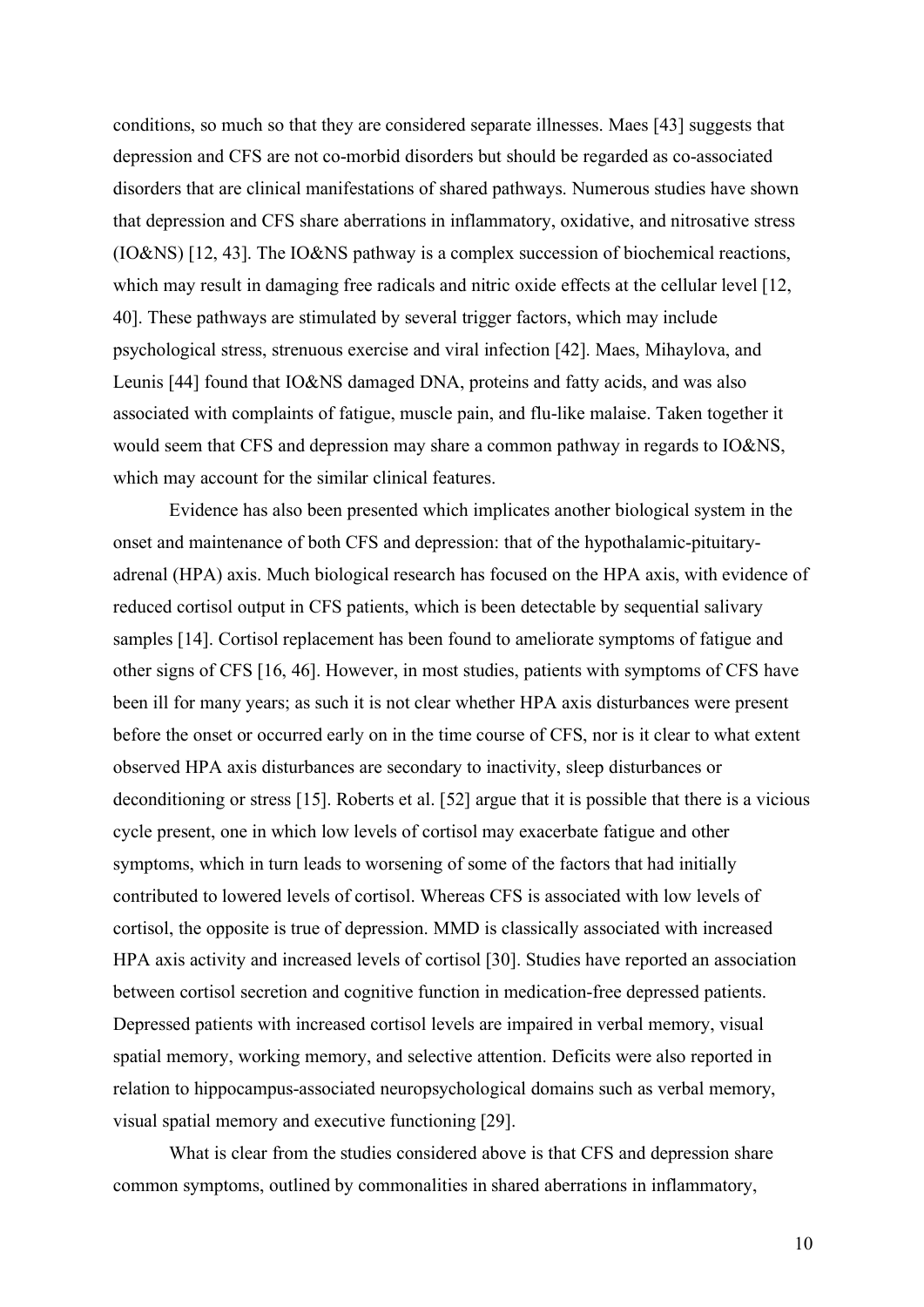oxidative, and nitrosative stress (IO&NS) but there is evidence to support the notion that CFS and depression are distinctly different conditions. Evidence shows distinct differences in HPA axis functioning and the release of cortisol, and the administration of cortisol that ameliorates symptoms of fatigue and other signs of CFS. In contrast in a depressed population cortisol levels are increased, which appears to cause problems with memory and executive functioning.

### **Neuropsychiatric Co-morbidities of Chronic Fatigue Syndrome**

CFS is associated with several clinical features including fatigue, which imposes substantial loss in physical and social function, alongside economic disability [12]. As such it has been suggested that depression in CFS is a natural response to the debilitating symptoms experienced by patients [12]. CFS patients have reported being more functionally impaired than individuals with multiple sclerosis, coronary heart disease, type-2-diabetes and acute myocardial infarction [9, 13, 38]. Hickie et al. [28] observed the prevalence of psychiatric disorders in patients with CFS, and found a small percentage had a current diagnosis for major depressive disorder, equal to that normally expected in the general community. They also report that CFS patients were not excessively hypochondriacal, and concluded that psychological disturbances are likely to be a consequence of, rather than an antecedent risk factor to CFS.

Ciccone et al. [13] suggest that psychiatric factors could be linked to differences in functioning based on psychiatric illnesses prevalent in both tertiary and primary care. Johnson et al. [37] found that 45% of CFS patients in tertiary care met the criteria for a psychiatric illness, whereas Buchwald et al. [9] found that the figure was nearer 82%. Within a primary care setting the figures range from 45% [10] to 60% [31]. Ciccone et al. [13] argue that just because studies have failed to find differences in physical functioning between depressive and non-depressive CFS patients [38], this does not rule out the possibility that CFS patients might have a comorbid personality disorder. They argue that personality disorder may count for impaired functioning in a subset of CFS patients. Ciccone et al. [13] report that 35% of individuals with CFS met the criteria for a personality disorder. However, Ciccone et al. [13] found that a diagnosis of a psychiatric disorder was not associated with functional impairment, and that while personality disorders was prevalent amongst their population (39%) they were not associated with loss of physical function or disability. However, they do report a trend toward higher physical impairment in patients with active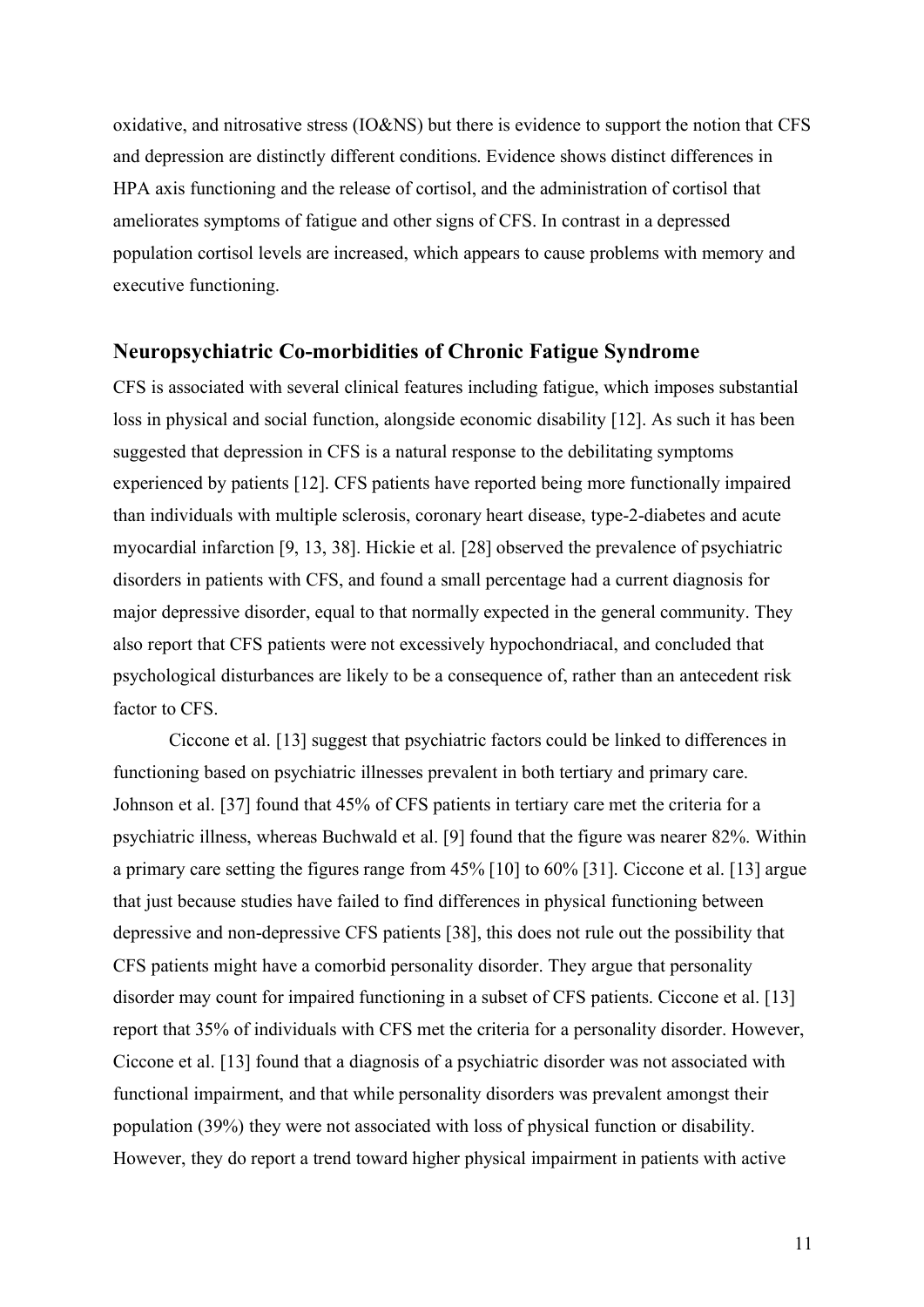major depressive disorder. CFS has significant overlap and co-morbidity with psychiatric disorders, but the above studies appear to suggest that CFS is significantly distinct from psychiatric disorders, that it should be considered a separate illness and that any psychiatric comorbidity are a confounding source, and not a predictor of CFS [3].

## **Conclusion**

CFS, neuropsychiatric complaints and neuropsychological symptoms appear to share many common features. Depressive illness and other symptomatically defined syndromes can manifest severe fatigue, somatic and psychological symptoms, which are frequently found in patients with CFS. As a behavioral response to both CFS and depressive illness, physical illness may be under the influence of disease severity and psychological factors which reflect higher than expected rates of anxiety, somatoform disorders and personality-related disorders. Depression is the predominant neuropsychiatric disorder reported among the CFS population. The precise etiological relation between CFS and depression is poorly understood, despite the vast body of recent research. Current research is however starting to lift the veil regarding shared or overlapping pathways. The IO & NS research appears to show that CFS and depressive illness share this common pathway but even though they may also share similar symptomatology, the two conditions are distinct illnesses. HPA axis data appears to show a blunted cortisol response in CFS patients that is absent in those diagnosed with depression. In contrast, there appears to be an over-activation of the HPA axis and cortisol response in depressive patients.

CFS has long been associated with neuropsychiatric complaints and neuropsychological symptoms. Depression is the key neuropsychiatric complaint reported with CFS. This close association has tended to make it difficult to differentiate between to the two conditions, and some have argued that CFS is a form of atypical depressive illness. However, even though CFS and depressive illness share commonalities, evidence appears to show that both conditions have unique etiologies. Nevertheless, future studies need to explore better ways to disentangle the neuropsychiatric and neuropsychological components from the diagnostic process in CFS.

**Conflict of interest statement:** The authors report no conflict of interest in relation to this paper.

#### **References**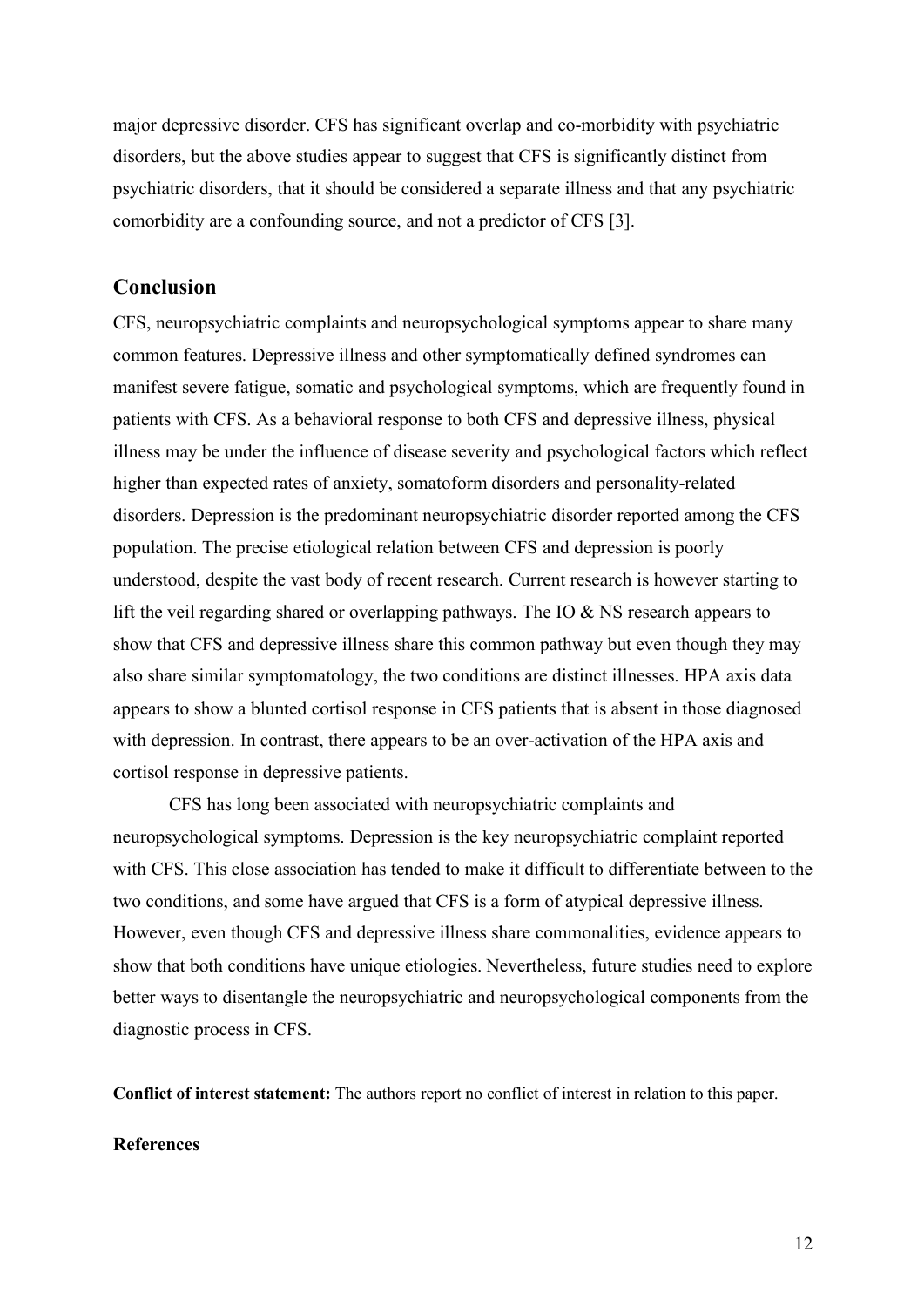- [1] Aaronson LS, Teel CS, Cassmeyer V, Neuberger GB, Pallikkathayil L, Pierce J, et al. Defining and measuring fatigue. Image J Nurs Sch 1999;31:45-50.
- [2] Abramson LY, Seligman ME, Teasdale JD. Learned helplessness in humans: critique and reformulation. J Abnorm Psychol 1978;87:49.
- [3] Afari N, Buchwald D. Chronic fatigue syndrome: a review. Am J Psychiatry 2003;160:221-36.
- [4] Antaki C, Brewin CR. Attributions and Psychological Change: Application of Attributional Theories to Clinical and Educational Practice. Cambridge, MA: Academic Press; 1982.
- [5] APA. Diagnostic and Statistical Manual of Mental Disorders. 5th Ed. Washington, DC: American Psychiatric Association; 2013.
- [6] Axe EK, Satz P, Rasgon NL, Fawzy FI. Major depressive disorder in chronic fatigue syndrome: a CDC Surveillance Study. J Chronic Fatigue Syndr 2004;12:7-23.
- [7] Bair MJ, Robinson RL, Katon W, Kroenke K. Depression and pain comorbidity: a literature review. Arch Intern Med 2003;163:2433-45.
- [8] Beurskens AJ, Bültmann U, Kant I, Vercoulen JH, Bleijenberg G, Swaen GM. Fatigue among working people: validity of a questionnaire measure. Occup Environ Med 2000;57:353-7.
- [9] Buchwald D, Pearlman T, Kith P, Katon W, Schmaling K. Screening for psychiatric disorders in chronic fatigue and chronic fatigue syndrome. J Psychosom Res 1997;42:87-94.
- [10] Cathébras PJ, Robbins JM, Kirmayer LJ, Hayton BC. Fatigue in primary care. J Gen Intern Med 1992;7:276-86.
- [11] Chalder T, Berelowitz G, Pawlikowska T, Watts L, Wessely S, Wright D, et al. Development of a fatigue scale. J Psychosom Res 1993;37:147-53.
- [12] Christley Y, Duffy T, Everall IP, Martin CR. The neuropsychiatric and neuropsychological features of chronic fatigue syndrome: revisiting the enigma. Curr Psychiatry Rep 2013;15:1-9.
- [13] Ciccone DS, Busichio K, Vickroy M, Natelson BH. Psychiatric morbidity in the chronic fatigue syndrome: are patients with personality disorder more physically impaired? J Psychosom Res 2003;54:445-52.
- [14] Cleare AJ. The neuroendocrinology of chronic fatigue syndrome. Endocr Rev 2003;24:236-52.
- [15] Cleare AJ. The HPA axis and the genesis of chronic fatigue syndrome. Trends Endocrinol Metab 2004;15:55-9.
- [16] Cleare AJ, Heap E, Malhi GS, Wessely S, O'Keane V, Miell J. Low-dose hydrocortisone in chronic fatigue syndrome: a randomised crossover trial. Lancet 1999;353:455-8.
- [17] Creed F, Morgan R, Fiddler M, Marshall S, Guthrie E, House A. Depression and anxiety impair health-related quality of life and are associated with increased costs in general medical inpatient. Psychosomatics 2002;43:302-9.
- [18] Crombez G, Vlaeyen JW, Heuts PH, Lysens R. Pain-related fear is more disabling than pain itself: evidence on the role of pain-related fear in chronic back pain disability. Pain 1999;80:329-39.
- [19] David A, Pelosi A, McDonald E, Stephens D, Ledger D, Rathbone R, et al. Tired, weak, or in need of rest: fatigue among general practice attenders. BMJ 1990;301:1199-202.
- [20] Duffy FH, McAnulty GB, McCreary MC, Cuchural GJ, Komaroff AL. EEG spectral coherence data distinguish chronic fatigue syndrome patients from healthy controls and depressed patients-a case control study. BMC Neurol 2011;11:1.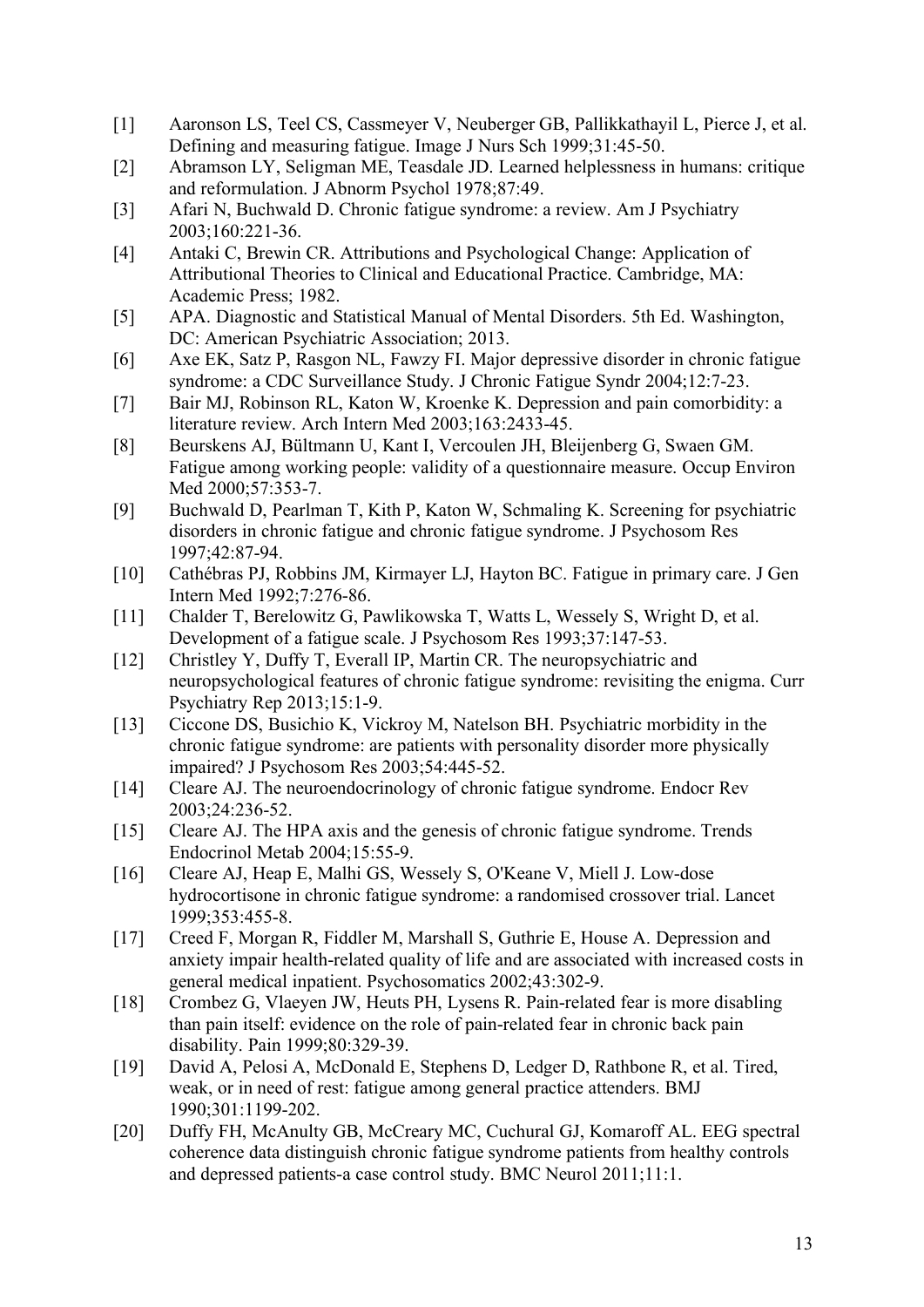- [21] Dunlop DD, Manheim LM, Song J, Lyons JS, Chang RW. Incidence of disability among preretirement adults: the impact of depression. Am J Public Health 2005;95:2003-8.
- [22] FDA. The Voice of the Patient. A series of reports from the U.S. Food and Drug Administration's (FDA's) Patient-Focused Drug Development Initiative, http://www.fda.gov/downloads/ForIndustry/UserFees/PrescriptionDrugUserFee/UCM 368806.pdf; 2013 [accessed 12.12.16].
- [23] Flachenecker P, Kümpfel T, Kallmann B, Gottschalk M, Grauer O, Rieckmann P, et al. Fatigue in multiple sclerosis: a comparison of different rating scales and correlation to clinical parameters. Mult Scler 2002;8:523-6.
- [24] Fukuda K, Straus SE, Hickie I, Sharpe MC, Dobbins JG, Komaroff A. The chronic fatigue syndrome: a comprehensive approach to its definition and study. Ann Intern Med 1994;121:953-9.
- [25] Fuller-Thomson E, Nimigon J. Factors associated with depression among individuals with chronic fatigue syndrome: findings from a nationally representative survey. Fam Pract 2008;25:414-22.
- [26] Gaynes BN, Burns BJ, Tweed DL, Erickson P. Depression and health-related quality of life. J Nerv Ment Dis 2002;190:799-806.
- [27] Hannay D. Symptom prevalence in the community. J R Coll Gen Pract 1978;28:492- 9.
- [28] Hickie I, Lloyd A, Wakefield D, Parker G. The psychiatric status of patients with the chronic fatigue syndrome. Br J Psychiatry 1990;156:534-40.
- [29] Hinkelmann K, Moritz S, Botzenhardt J, Riedesel K, Wiedemann K, Kellner M. et al. Cognitive impairment in major depression: association with salivary cortisol. Biol Psychiatry 2009;66:879-85.
- [30] Hinkelmann K, Moritz S, Botzenhardt J, Muhtz C, Wiedemann K, Kellner M, et al. Changes in cortisol secretion during antidepressive treatment and cognitive improvement in patients with major depression: a longitudinal study. Psychoneuroendocrinology 2012;37:685-92.
- [31] Hirsch S, Wallace P. Psychological symptoms, somatic symptoms, and psychiatric disorder in chronic fatigue and chronic fatigue syndrome: a prospective study in the primary care setting. Am J Psychiatry 1996;153:1050-9.
- [32] Hoehn-Saric R, McLeod DR. Locus of control in chronic anxiety disorders. Acta Psychiatr Scand 1985;72:529-35.
- [33] Iwase M, Okajima S, Takahashi R, Mogami T, Kusaka N, Kuratsune H, et al. Psychiatric assessment and treatment for chronic fatigue syndrome in Japan. In: Watanabe Y, Evengard B, Natelson BH, Jason LA, Kuratsune H, editors. Fatigue Science for Human Health, Berlin: Springer; 2008, p. 103-17.
- [34] Jason LA. Natural History of Chronic Fatigue Syndrome. Rehabil Psychol 2011;56:32-42.
- [35] Jason LA, Richman JA, Friedberg F, Wagner L, Taylor R, Jordan KM. Politics, science, and the emergence of a new disease: The case of chronic fatigue syndrome. Am Psychol 1997;52:973.
- [36] Jason LA, Taylor R, Wagner L, Holden J, Ferrari JR, Plioplys AV, et al. Estimating rates of chronic fatigue syndrome from a community-based sample: a pilot study. Am J Community Psychol 1995;23:557-68.
- [37] Johnson SK, DeLuca J, Natelson BH. Depression in fatiguing illness: comparing patients with chronic fatigue syndrome, multiple sclerosis and depression. J Affect Disord 1996;39:21-30.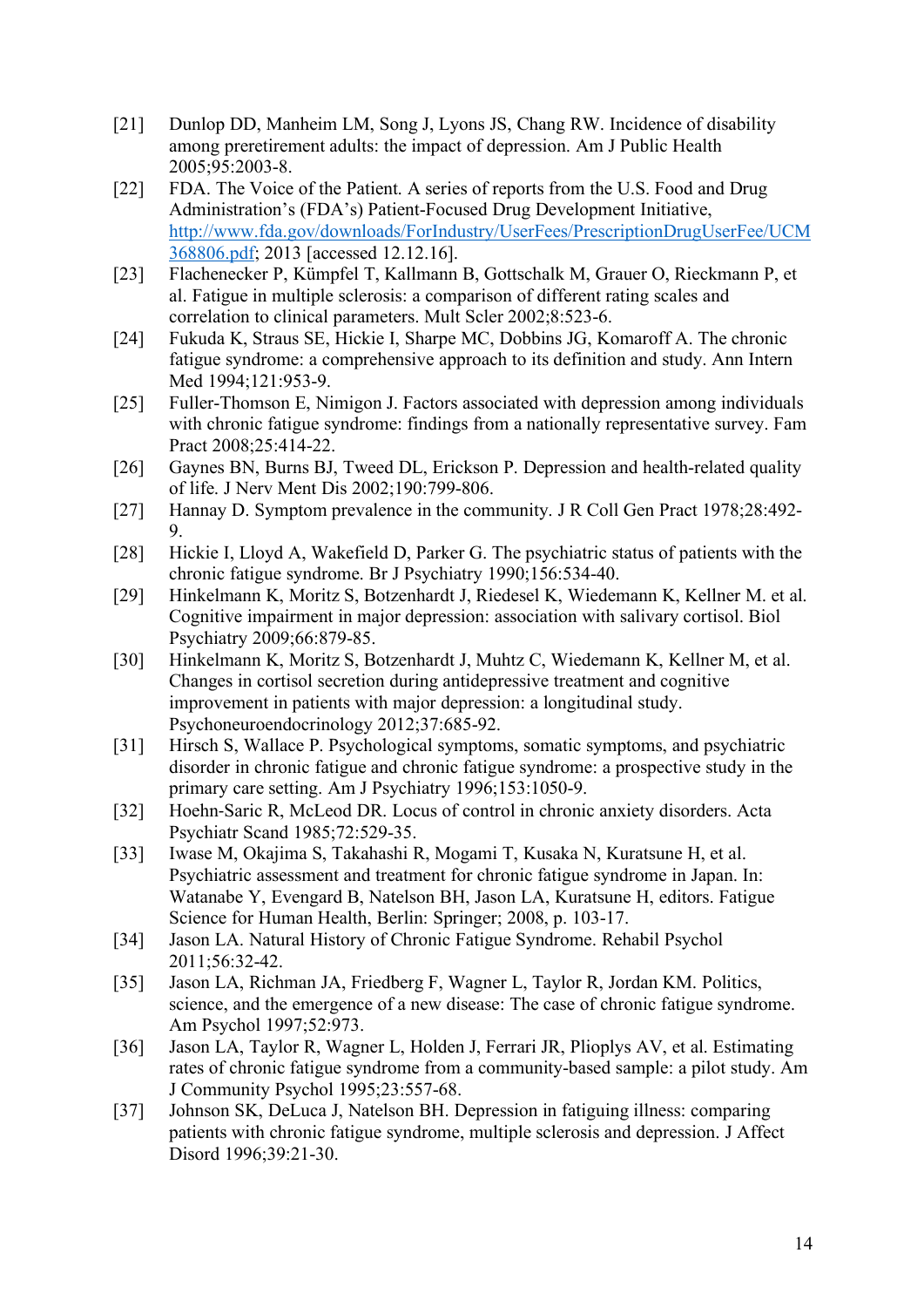- [38] Komaroff AL, Fagioli LR, Doolittle TH, Gandek B, Gleit MA, Guerriero RT, et al. Health status in patients with chronic fatigue syndrome and in general population and disease comparison groups. Am J Med 1996;101:281-90.
- [39] Lenze EJ, Rogers JC, Martire LM, Mulsant BH, Rollman BL, Dew MA, et al. The association of late-life depression and anxiety with physical disability: a review of the literature and prospectus for future research. Am J Geriatr Psychiatry 2001;9:113-35.
- [40] Leonard B, Maes M. Mechanistic explanations how cell-mediated immune activation, inflammation and oxidative and nitrosative stress pathways and their sequels and concomitants play a role in the pathophysiology of unipolar depression. Neurosci Biobehav Rev 2012;36:764-85.
- [41] Lewis SF, Haller RG. Physiologic measurement of exercise and fatigue with special reference to chronic fatigue syndrome. Rev Infect Dis 1991;13:S98-108.
- [42] Maes M. Inflammatory and oxidative and nitrosative stress pathways underpinning chronic fatigue, somatization and psychosomatic symptoms. Curr Opin Psychiatry 2009;22:75-83.
- [43] Maes M. An intriguing and hitherto unexplained co-occurrence: Depression and chronic fatigue syndrome are manifestations of shared inflammatory, oxidative and nitrosative (IO&NS) pathways. Prog Neuropsychopharmacol Biol Psychiatry 2011;35:784-94.
- [44] Maes M, Mihaylova I, Leunis JC. Increased serum IgM antibodies directed against phosphatidyl inositol (Pi) in chronic fatigue syndrome (CFS) and major depression: evidence that an IgM-mediated immune response against Pi is one factor underpinning the comorbidity between both CFS and depression. Neuro Endocrinol Lett 2007;28:861-7.
- [45] McKay P, Duffy T, Martin C. Are chronic fatigue syndrome and fibromyalgia the same? Implications for the provision of appropriate mental health intervention. J Psychiatr Ment Health Nurs 2009;16:884-94.
- [46] McKenzie R, O'Fallon A, Dale J, Demitrack M, Sharma G, Deloria M, et al. Lowdose hydrocortisone for treatment of chronic fatigue syndrome: a randomized controlled trial. JAMA 1998;280:1061-6.
- [47] Monk TH. A visual analogue scale technique to measure global vigor and affect. Psychiatry Res 1989;27:89-99.
- [48] Murrough JW, Mao X, Collins KA, Kelly C, Andrade G, Nestadt P, et al. Increased ventricular lactate in chronic fatigue syndrome measured by 1H MRS imaging at 3.0 T. II: comparison with major depressive disorder. NMR Biomed 2010;23:643-50.
- [49] Naseribafrouei A, Hestad K, Avershina E, Sekelja M, Linløkken A, Wilson R, et al. Correlation between the human fecal microbiota and depression. Neurogastroenterol Motil 2014;26:1155-62.
- [50] Powell R, Dolan R, Wessely S. Attributions and self-esteem in depression and chronic fatigue syndromes. J Psychosom Res 1990;34:665-73.
- [51] Prins JB, van der Meer JWM, Bleijenberg G. Chronic fatigue syndrome. Lancet 2006;367:346-55.
- [52] Roberts A, Papadopoulos A, Wessely S, Chalder T, Cleare A. Salivary cortisol output before and after cognitive behavioural therapy for chronic fatigue syndrome. J Affect Disord 2009;115:280-6.
- [53] Robson PJ. Self-esteem--a psychiatric view. Br J Psychiatry 1988;153:6-15.
- [54] Ross SD, Estok RP, Frame D, Stone LR, Ludensky V, Levine CB. Disability and chronic fatigue syndrome: a focus on function. Arch Intern Med 2004;164:1098-107.
- [55] Roy-Byrne P, Afari N, Ashton S, Fischer M, Goldberg J, Buchwald D. Chronic fatigue and anxiety/depression: a twin study. Br J Psychiatry 2002;180:29-34.